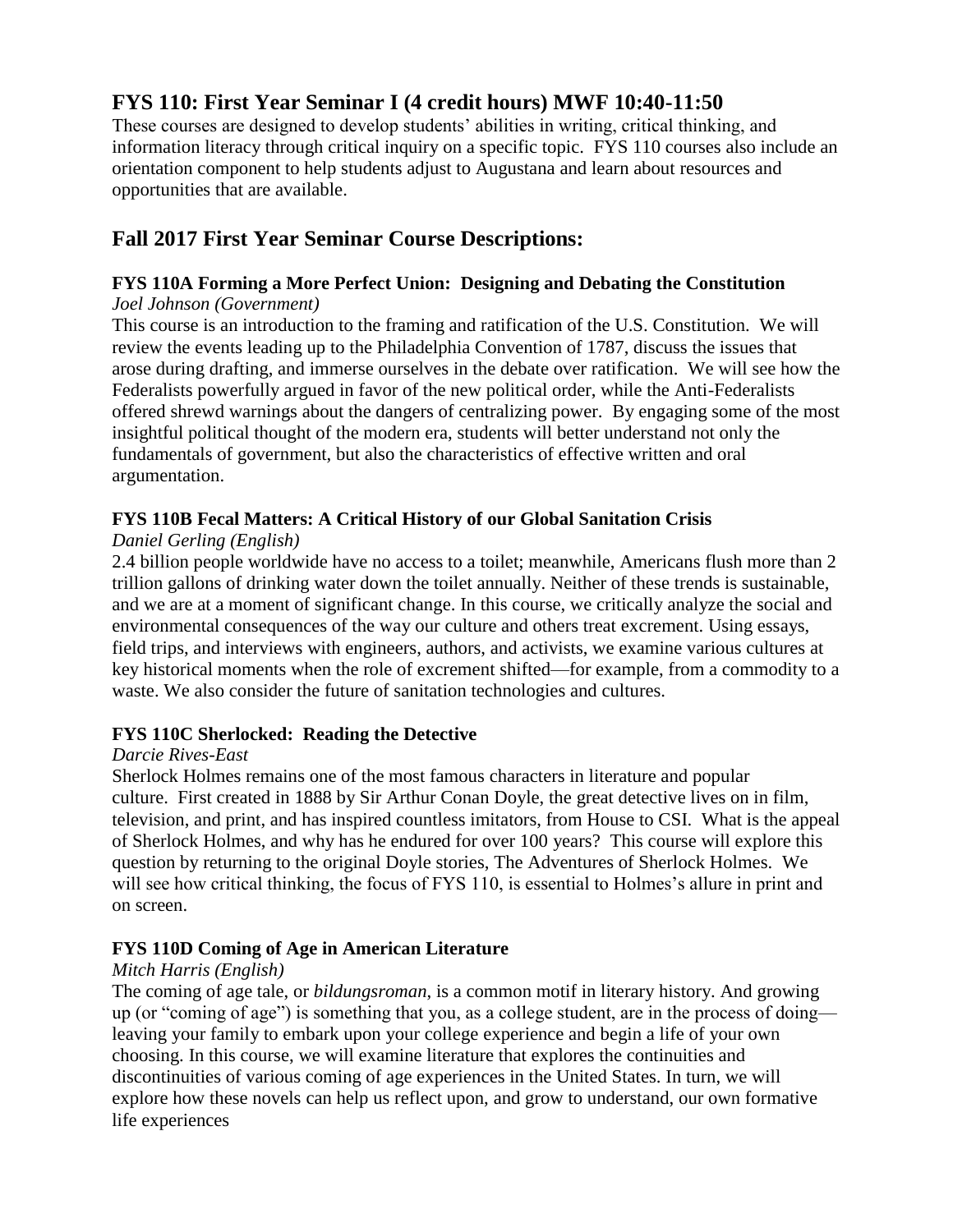#### **FYS 110 E Selfie**

#### *Sandra Looney (English)*

Selfie. How do you capture yourself in writing? What shows the self? When the subject (self) is linked to an object (place), how does the subject revealed. Through the lens of memoir. Selfie presents the pictures of the self-grounded in a certain locality, where the self is forged into uniqueness and complexity. The definition of selfie is not "licking the mirror." Instead the self recognizes her or his kinship with place. Whether it is chosen or thrust upon us by circumstances, place develops who we are and who we become.

#### **FYS 110F The Rise and Fall of Nations**

#### *Cory Conover (History)*

What makes a country great? What factors cause the decay or even collapse of societies? To understand the dynamics of creation and destruction, this class analyzes examples drawn from history--including the Greeks, Romans, the British Empire, and Nazi Germany. We will think broadly to consider culture, economy, military, politics, and natural resources. With these lessons, we examine the present to assess the fates of nations today.

# **FYS 110G Hacking the Human Genome: past, present, and future of designer babies**

# *Cecelia Miles (Biology)*

Science is closer than ever to producing genetically modified human beings, GM babies. Cutting-edge biotech discoveries have made this a real possibility. Should they do it? While the technological breakthroughs are brand new, ideas about manipulation of human genetics are not. We will examine the past, present, and future of "designer babies" by reading, discussing, writing, and constructing arguments to challenge each other on this controversial topic. What does the future hold for engineering the "perfect baby"?

#### **FYS 110H Rock and Roll, An Examination**

#### *Michael Mullin (History)*

Rock and Roll is more than just a musical form; it is a vehicle for understanding much of America's history. Rock and Roll was essential to both the counter-culture and Civil Rights Movement. It separated youth from their parents and spawned new clothing and hairstyles. Opponents of Rock and Roll claimed it was ruining the youth of America and the nation's social values. This course uses Rock and Roll to explore America from the 1950s until today.

#### **FYS 110I Keep Calm and Solve for x**

#### *Martha Gregg (Mathematics)*

Math: what has it done for you lately? Math is essential to many of the technological advances that make our modern lives longer, better, and richer. We'll learn about some of those advances and the mathematical engines that drive them – how game theory saves lives by optimizing kidney exchanges, how graph theory makes your internet searches more efficient, why understanding conditional probability is important to making decisions about medical treatment. Disclaimer: this is not a math class; there is no mathematical prerequisite, and no computational work will be graded (although we may actually compute a few things)!

#### **FYS 110J Get Lost: The Art of Wandering**

#### *Beth Boyens (English)*

Wandering in the unknown has occupied minds of explorers, philosophers, artists, and writers for centuries, yet we are often expected to know exactly where we are going and how we will get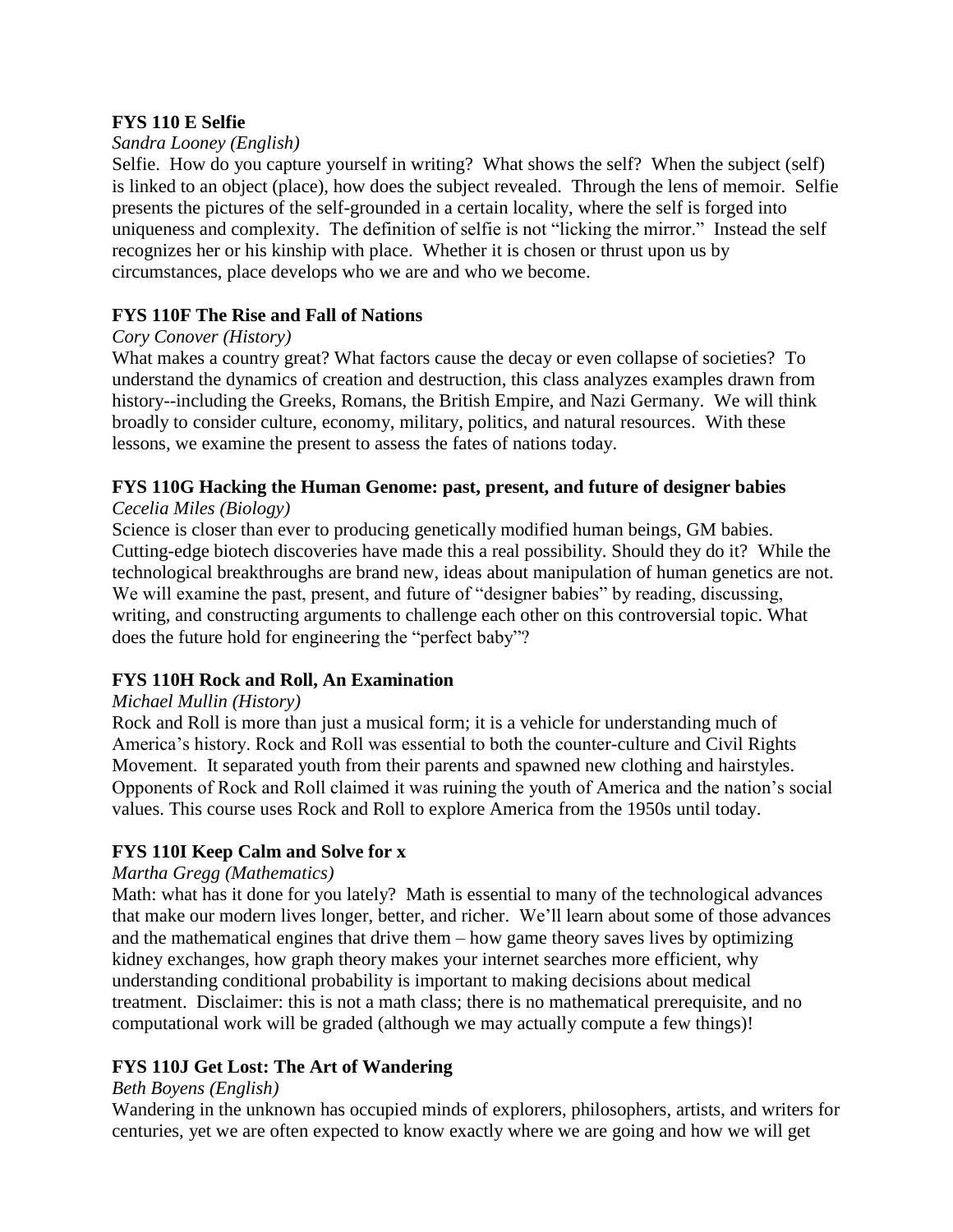there. In this course, we will consider connotations and social constructions of wandering, being lost, and purposeful traveling; orientation and disorientation; crossable borders and impenetrable barriers. Examining the writings of those who brave the wilderness, map the unreadable, lose themselves in the unfamiliar, and wander the landscape of the mind, we will ultimately explore what wandering and getting lost have to do with vocation, education, inquiry, and discovery.

#### **FYS 110K Music and Ideology: Passion vs. Expression**

#### *Russell Svenningsen (Music)*

"Music is inscribed between noise and silence, in the space of the social codification it reveals" (Jacques Attali). Throughout the history of art we see change; change in medium, change in technique and a change in the perception and functioning of the artist within society. In the art of music, one way we can observe this change, this development, is in the service of expression, specifically that of the composer in writing music or the instrumentalist/singer in bringing a composer's music to life. To what extent is expression a vehicle for ideology? Going further, in what ways has musical expression been not only a reflection of culture but a harbinger of change? This course will explore the related ideas of expression and passion and the ways in which they not only reveal passion but catalyze change. This course is both historical and contextual, it will utilize music and the musicians who have made it to approach and seek to understand cultural development.

# **FYS 110L Dying to Know: Dying as Personal Journey in a Social Context**

#### *Sue Schrader (Sociology)*

"Death will come to thee, and to thee, and to thee, but not to me." Sentiments like this cloud our understanding of and preparedness for the dying process and the inevitable...death. What constitutes a life "well lived" and how does the answer to that question shape the conversation about what constitutes a "good death"? Using readings, film, and field trips, this course will invite reflections on the personal, social, economic, ethical, and familial implications of how, when, and where dying occurs.

#### **FYS 110M A Passage into India: a History of the Making of British India**

#### *Margaret Preston (History)*

In 1877 Queen Victoria became empress of India, making it the jewel in the crown of the British Colonial Empire. India was important to Britain in many ways including militarily, economically and socially. This course will introduce students to India and focus on how the sub-continent became essential to the British Empire. In addition to understanding the story of India's colonization, the course will look into how Indians responded to Britain's increasing political control of their nation.

#### **FYS 110N Lost Tribes and Buried Cities**

#### *Kristen Carlson (Anthropology)*

This course provides an introduction to Archaeology and the deep history of human kind. Providing a world tour through time, we travel from our early origins in Africa through the cognitive development that emerges in the rock art caves of France. The course then travels through the development of agriculture in the Middle East to the emergence of complex societies throughout prehistory. Explore the exciting sites of Egypt, the Southwest of North America, and Stonehenge all while learning about the development of human kind.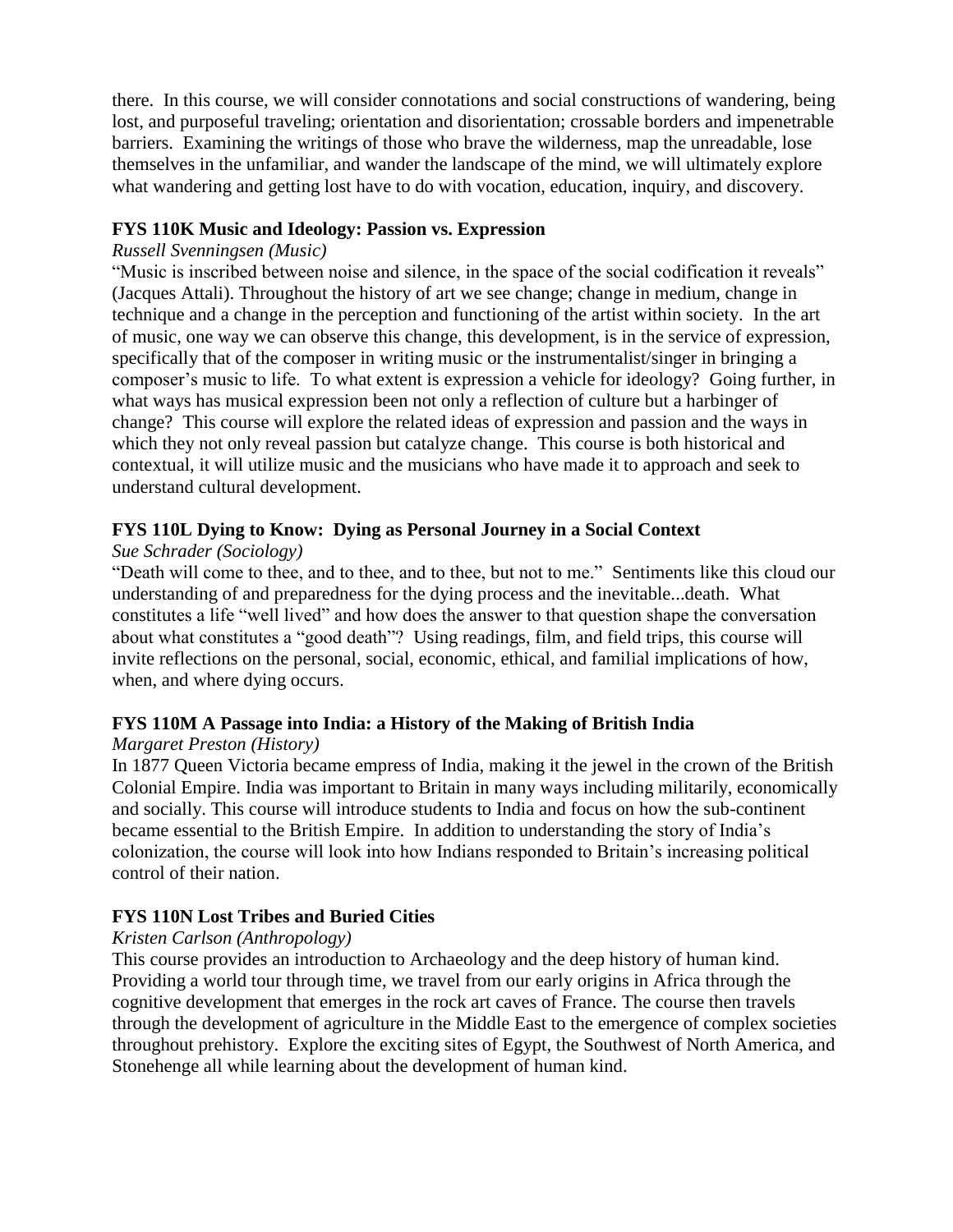#### **FYS 110O Nevertheless, She Persisted**

#### *Heather Bart (Communications)*

"She was warned. She was given an explanation. Nevertheless, she persisted." Senator McConnell's rebuke of Senator Elizabeth Warren ended with her official silencing. These words could just have easily be spoken to many women in the early days of the United States. This course examines the history of women's rights movements from the middle 1800s to 1920 (suffrage). We will explore themes, rights sought, arguments for and against rights, and speeches from women in the movements. In other words, we study women who persisted. At the end of the semester, we relate elements of history to contemporary women's rights issues.

# **FYS 110P Mere Rhetoric or Life Experience? You choose.**

#### *John Bart (Communications)*

Human experience often calls forth rhetoric. Eulogies discuss the nature of life well lived. Commencement addresses discuss the nature of the educated person. Other addresses discuss social institutions like citizenship, education, marriage and personal responsibility. We will look at rhetoric, how to critique it, create it and learn from it. We will examine rhetoric's role in the social fabric. As you begin your educational journey, we will think about that journey's purpose.

# **FYS 110Q The Truth is Out There? Conspiracy Theories**

#### *Michael Nitz (Communications)*

The world is full of great conspiracies. Did we really land on the moon? Is Bigfoot a government cover-up? Is AIDS a disease created by the CIA? This FYS course will utilize the tools of critical thinking, communication and effective writing to analyze conspiracy theories.

#### **FYS 110R Baseball Heroes: Saints and Sinners, Saviors and Villains**

#### *Richard Bowman (Religion)*

What are the characteristics of a baseball hero: on field performance or off field character? Who creates and promotes baseball heroes: journalists, team public relations departments, or players themselves? What are the roles of media (print, broadcast, and social) in the creation of heroes? Discover and discuss heroes from baseball's storied past. Follow on Twitter today's players. Who and what makes a baseball player a hero? You decide!

#### **FYS 110S What Does it Mean to be Human?**

#### *Stephen Minister (Philosophy)*

This course will explore some of the fundamental questions of life with philosophers from Plato to the present day. What does it mean to be human? Why are we here? What matters in life? What's our relationship to others, to society, and to the world? How should we live? We will study a variety of answers to these questions as we think through them deeply for ourselves.

# **FYS 110T Economic Inequality**

#### *David Sorensen (Economics)*

This seminar will examine economic inequality over time and across countries, including a discussion of poverty and standards of living. The measurement and representation of inequality will be examined, and multiple economic views and broader perspectives of fairness and justice will be discussed. Differences among groups within the United States will be considered, and measures to address economic inequality will also be discussed. In addition to the general FYS emphases on critical thinking and written and oral communication, the course will involve the use of multiple data sources and working with data.